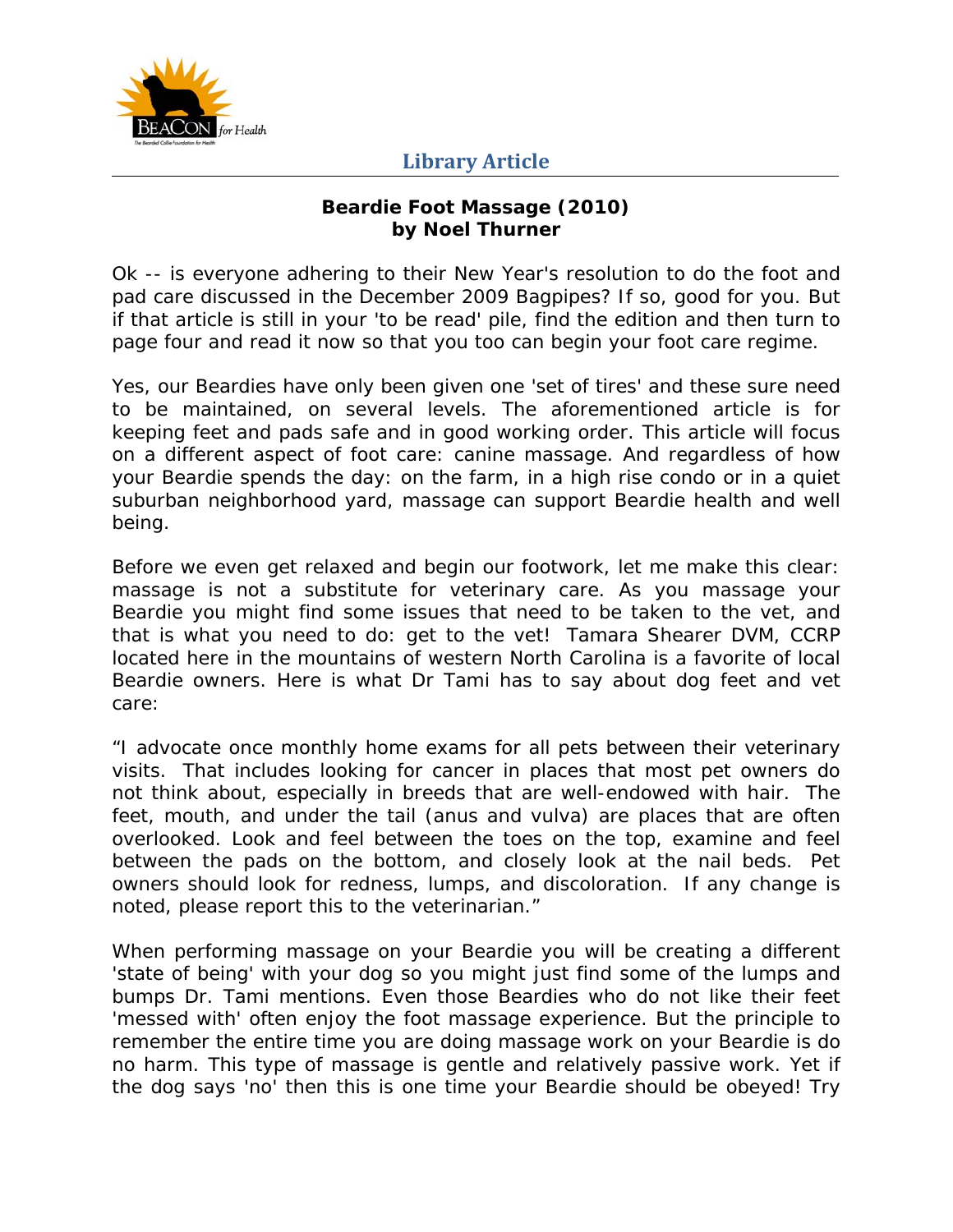

again later and if your Beardie still is being overly sensitive, then by-pass massage and begin an inspection to ensure nothing is wrong. A few contraindications for massage: do not massage your Beardie if there is fever, a wound, skin irritation, fresh injury or enlarged lymph node. These conditions are best left to a professional rehab technician or better yet, to your vet.

But assuming that all is well and that you are ready for a quiet moment with your Beardie, then first prepare yourself. This is not to be done while watching TV, sending a text message or operating large machinery [just] wanted to see if you were really listening']. This is to be quiet work connecting you with your Beardie. Depending on how your Beardie is feeling that day, each foot might get 1 minute or up to 10 minutes. You can do this on the floor or perhaps more comfortably on the sofa or a bed' wherever you do it, make sure you both are comfy.

This is where we come to 'fear or fetish'. Each Beardie comes with an idea about their feet' some can be foot massaged all day long, but bring out the nail clippers and that dog is nowhere to be found! And vice versa. So look to the dog. If your Beardie really has no interest in this work, then apply to your own feet! These techniques were adapted from Swedish massage so they work wonderfully on humans as well.

We are going to cover three rather simple techniques: passive touch, effleurage and digital kneading. Passive touch addresses the nervous or electrical system, promoting the release of muscle tension and calming the dog. Effleurage works on the vascular system and moves blood. In doing that, one flushes the tissues plus prepares the dog for touch, warming the tissues. Digital kneading focuses on the muscular system, opening the muscle, allowing for toxins and muscle spasms to be released and increasing blood flow.

As we are focusing on a very small part of your Beardie, your movements will be short and light - as in 5 grams of pressure, which is what a quarter weighs. Less is more in this work, especially with the feet. Short-haired dogs are easy to do foot massage on as their hair grows in the blood flow direction. With a Beardie foot, who knows in what direction that hair is going! So, that being said, I work down the front of the foot and then up the back' in the direction of the venous blood flow. You know hair' so please be careful not to pull. And as you work on your Beardie, please remember to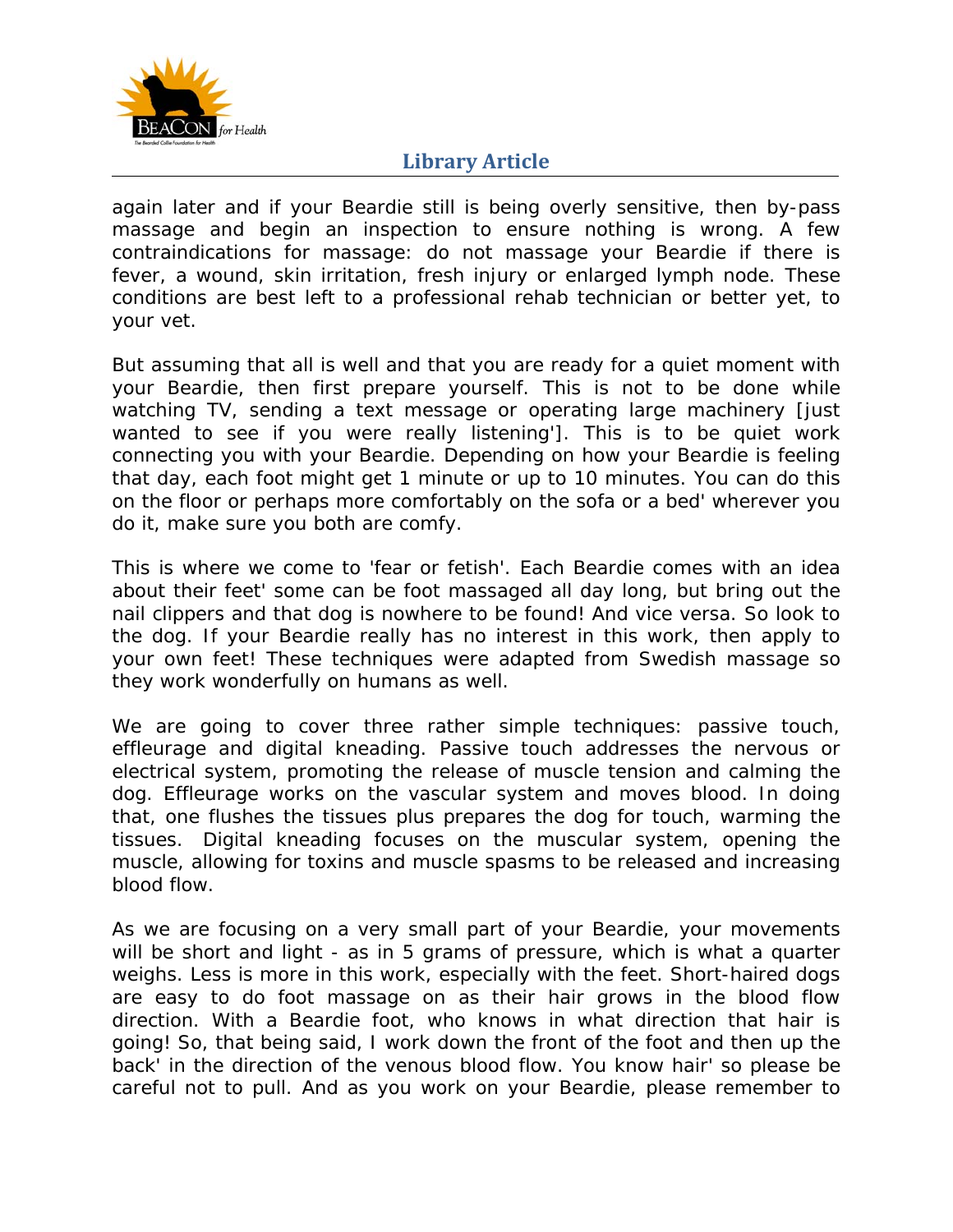

breathe and keep both hands on your dog at all times. Each foot will receive all 3 techniques and then move on to another leg.

Passive touch: The name says it all: there is no pressure or movement here. Basically you are holding hands with your Beardie! This most powerful of techniques is a good opening technique for the wary dog, as it calms and warms the tissues thus eliciting trust. So hold one hand underneath the paw while the other hand is on the top. Envelope the foot with a gentle caress and hold for 30-90 seconds., longer is you feel your dog is enjoying this process. You will feel warmth as the tissues respond. Be sure to breathe gently and remain quiet.

Effleurage: Hold a paw with one hand while with the other hand, use your fingertips to apply a light pressure to readily slip over the surface of the dog's coat. Maintain even pressure throughout the entire stroke. One can begin at the dog's forepaw/manus or hindpaw/pes and move to the end of the toes. For the Beardie not enjoying foot work, just do this as one does an 'air kiss'. Your intent and movement will get results as well. This is a boney area so keep your touch light. I do repetitions of three at a very slow rate, as in to a slow count of 10. First the top of the forepaw going toward the toes and then the back of the foot, going toward the heart. You can decide the duration of this choreography, depending on your dog's response. Just make sure all areas are gently stroked.

Digital kneading: Just as the name implies, your fingers will be moving in a circular motion, lightly pressing inward, being careful to not massage the bone. Hold one foot, while your other hand does the work. Gently knead around all those bones in the foot, beginning at the top, starting at the forepaw and working slowly down the foot, and then reverse on the back. Make your 'circles' the size of a penny' this is light and small work on the feet. No need to worry about direction. I like to do repetitions of 3, moving about the surface of the paw, top and bottom.

I feel these are the most useful techniques for the beginning canine masseuse. There are numerous more complicated techniques. BUT' these 3 techniques described here can be easily mastered. What a delightful way to make your Beardie's feet feel great plus put a smile on both of your faces. And life does not get much better than that!